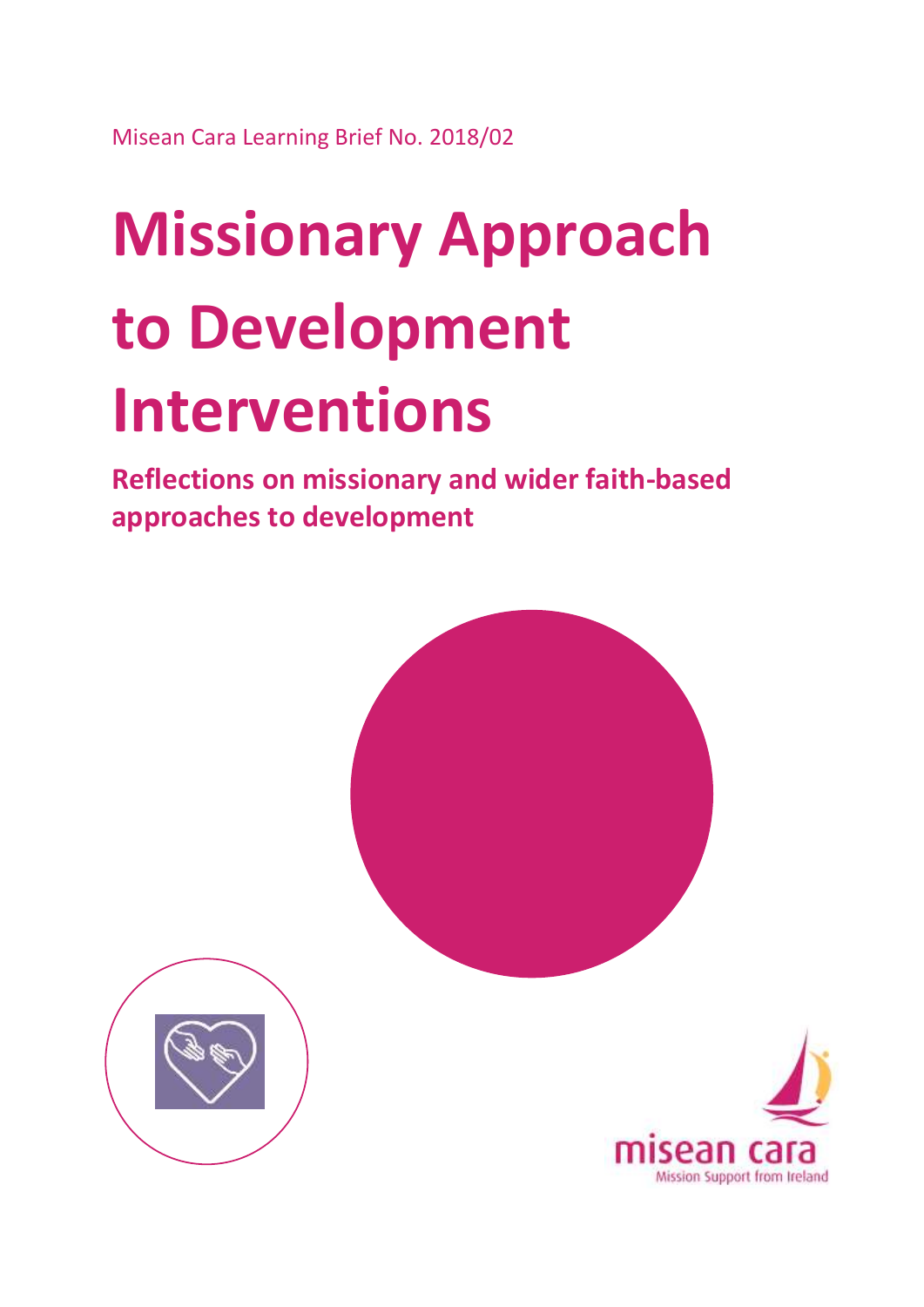#### **1. Misean Cara and the Missionary Approach**

Misean Cara is an Irish and international faith-based missionary movement working with poor, marginalised and vulnerable communities in more than 50 developing countries in Africa, Asia, Latin America and the Middle East. Its 91 members are drawn from the breadth of the Irish missionary movement; between them have a presence in over 100 countries worldwide, and implement an estimated 4,000 projects annually. They do not necessarily see themselves as development workers in the commonly understood sense of the term, but they do the work of development and humanitarian relief. Informed by their identity as missionaries, inspired by the Gospel, and responding to God's call to work for a better life for all, they adopt a particular approach to the work that they do.

This Learning Brief is part of Misean Cara's ongoing exploration of the Missionary Approach to Development Interventions (MADI). The document goes from the particular (the Missionary Approach), to the general (Religion and Development), while drawing on insights from a May 2018 Misean Cara Learning Event on faith-based and missionary approaches.

## The Missionary Approach is all about being there, and listening.

*Sr. Kate Nolan, RSHM, at the Misean Cara Learning Event*

#### **1.1 Describing the Unique Approach of Missionaries**

The motto of one of Misean Cara's members<sup>i</sup> quotes the Gospel of St. John (10:10): "I have come that they may have life, and have it to the full". Missionary organisations<sup>ii</sup> are driven to bring opportunity to poor, vulnerable and marginalised communities in developing countries, with the objective of enabling people to live full and dignified lives.

Research conducted for Misean Cara in 2017iii identified five key features which, when taken in combination, describe a way of doing development work that is unique to missionaries. Other development agencies, including faith-based organisations, may exhibit one or more of the characteristics, but usually not all in combination.

#### MISSIONARY APPROACH TO DEVELOPMENT



©Misean Cara 2017-2018

*Figure 1 – The Five Key Features of the Missionary Approach*

**1. Crossing boundaries** as part of a global missionary movement: Being part of a global movement means that missionaries can draw on the resources of their broader missionary communities for technical, advocacy, cultural or personnel support. This feature also reflects the missionary approach of moving across various boundaries such as those of nationality, of identity, of marginalisation, of the accepted status quo.

**2. A long-term commitment**: This provides missionaries with insight into the local context, culture and practices, and affords them a high degree of credibility, trust and influence within the communities where they work. It is linked closely to being deeply embedded in communities through a strong local presence.

**3. A personal witness** of commitment to missionary values: exhibited through a high level of dedication to their work, a simple lifestyle and solidarity with the poor, this enables missionaries to build trust and respect in communities.

**4. A prophetic vision:** driven by a desire for a better life for all, missionaries work with communities, building on their inherent knowledge, strengths and capacities to identify and address needs, and exploit opportunities as they arise. Missionaries are not afraid to take risks in commencing interventions or in forging pathways to new responses.

**5. A holistic approach:** missionaries see and treat individuals and communities not just as beneficiaries of a specific project, but as dignified human beings with a wide range of capacities, needs and rights to be addressed.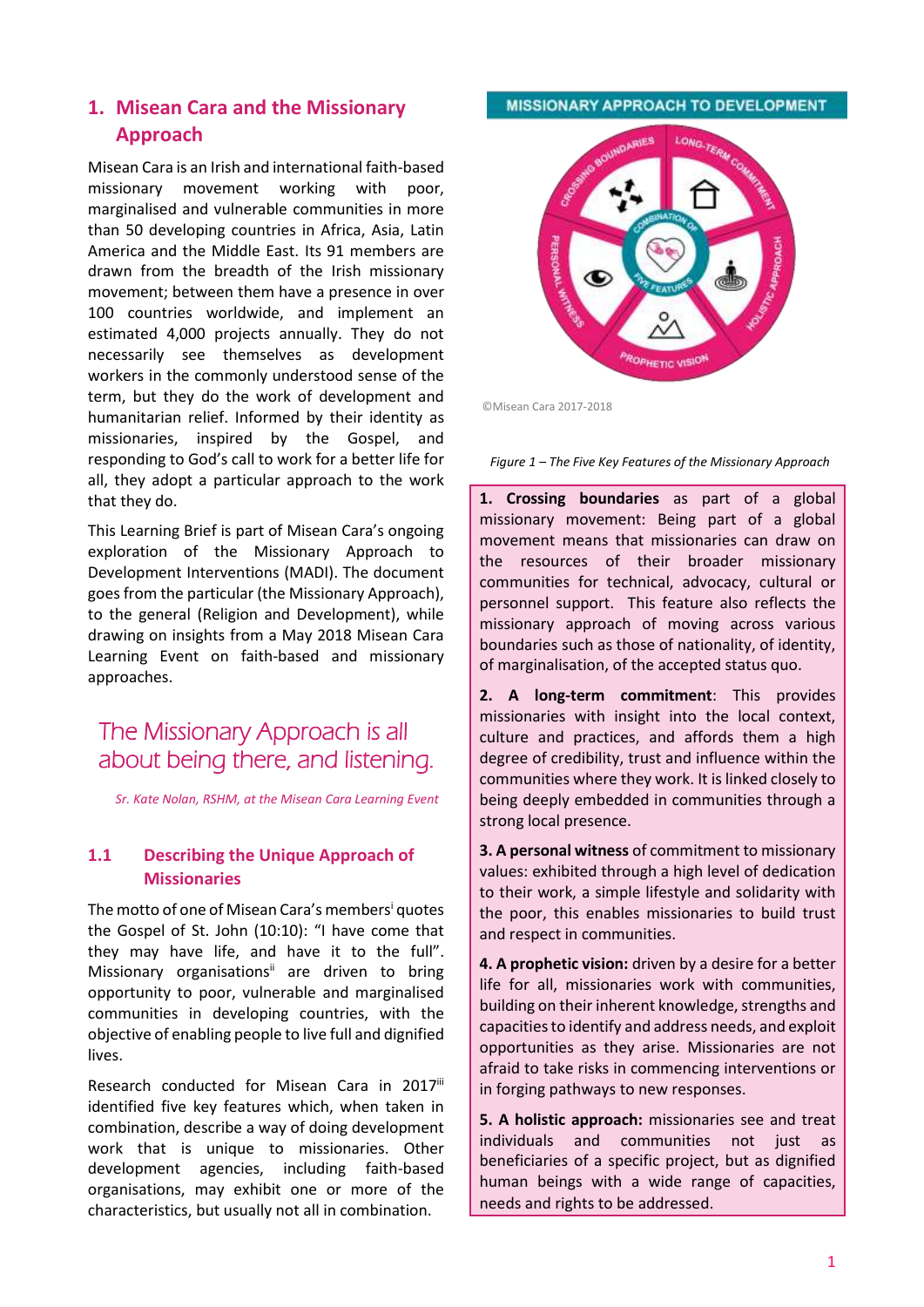#### **1.2 Other Distinguishing Features**

A number of other features are strongly associated with the development and humanitarian interventions of missionaries, though these are not always all present at the same time in a particular project.

- Working with the poorest and most vulnerable communities
- Being advocates for conflict resolution and peace
- Addressing issues of inequality and the rights of marginalised groups, including people with disabilities, people living with HIV & AIDS, orphans and vulnerable children
- A focus on spiritual and psycho-social resilience, especially at times of humanitarian crisis
- Adopting an inspiring and empowering approach
- A high degree of technical competency, for example in the realms of education and health
- An inclusive approach, leaving nobody out who is in need
- Being well linked in to local structures and authorities, with relationships built over many years.

The above features are summarised in the graphic in Annex 1. A more comprehensive reflection paper on the Missionary Approach is available from Misean Cara's website. iv

#### **1.3 The Missionary Approach in Context**

The Missionary Approach to Development is compatible with other approaches and, while distinct, is entirely coherent with a human rights focus and contemporary development practice, all three working together to acknowledge mutual responsibility, to enhance human dignity and to eradicate poverty. This dynamic is represented graphically in Figure 2.

## "… faith is important for personal, familial and community strength in the face of disaster"

*Faith and Resilience after Disaster – The Case of Typhoon Haiyan, 2015*



*Figure 2 - The Missionary Approach in Context*

#### **1.4 Challenges for the Missionary Approach**

In common with other development paradigms, working through the Missionary Approach is not without its challenges, one being the occurrence of burn-out in individuals due to the high level of personal commitment that is inherent in the missionary way of life. This challenge is particularly evident when working in remote or difficult circumstances. Again, working with very poor or isolated communities can mean a slow pace of change, perhaps with relatively few people, but the value placed on the communities encountered makes the results just as valid. Finally, many missionaries have faced the ultimate risk to their own life, remaining with communities in the midst of violent conflict. At times such as these, missionaries draw on their own reserves of faith and commitment to stay the course and see things through. For missionaries working with a holistic approach, there are sometimes ethical challenges in relation to the moral teaching of the Church, requiring the adoption of nuanced solutions.

#### **1.5 What the Missionary Approach Means for Stakeholders**

For donors, the missionary approach means the targeted delivery of a development or humanitarian intervention, often in hard-to-reach areas or with hard-to-reach groups. Missionaries work to high technical standards and their approach is based on years of accumulated experience in the sector and, importantly, in the geographical area.

For the host government, in many cases it means a centre of excellence in education, health, sustainable livelihoods or human rights, which is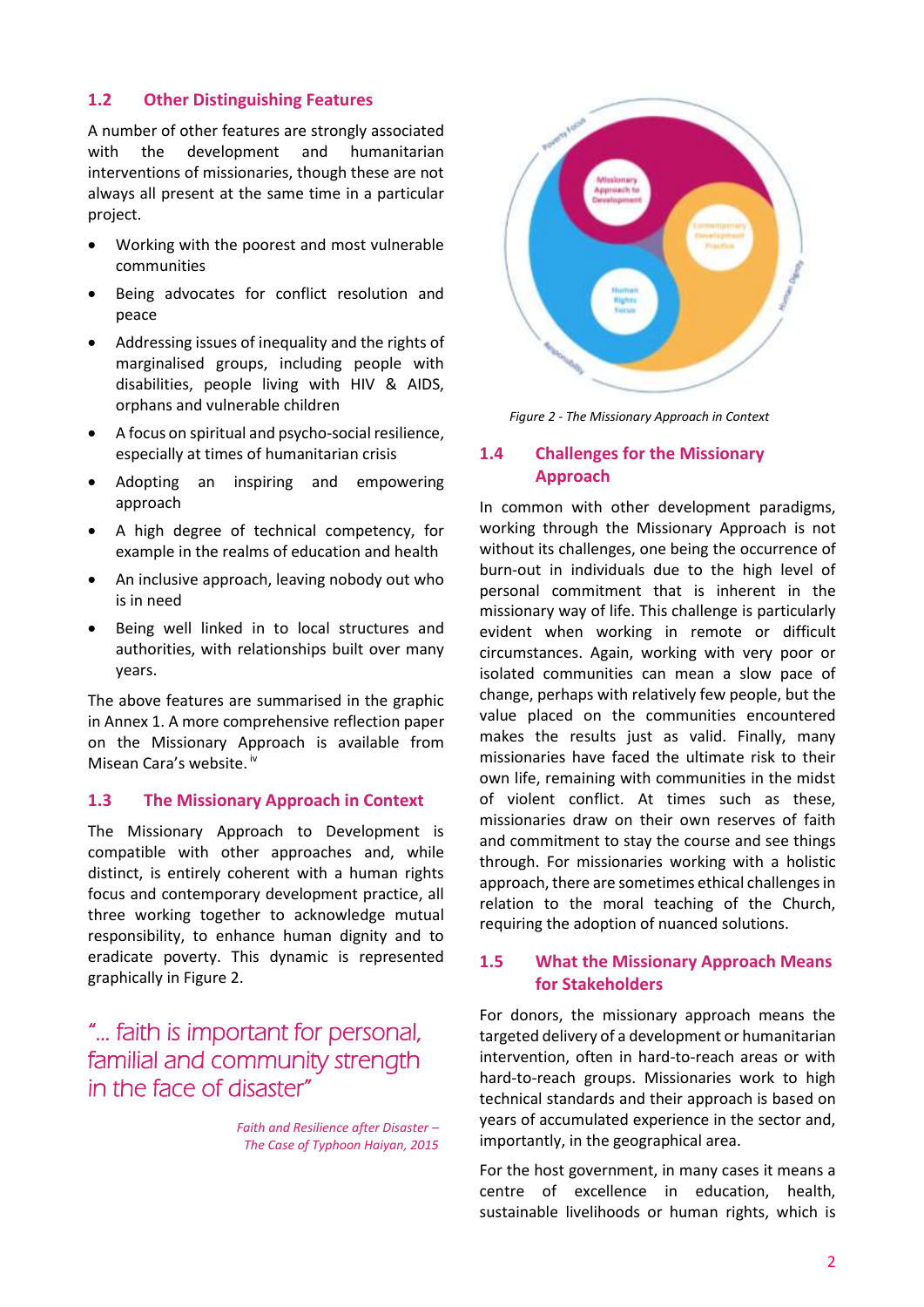often linked in with government services in a mutually beneficial arrangement.

For the most important stakeholders, the intended beneficiaries, it means that the intervention in which they are involved has been informed by an acute and holistic understanding of the challenge being addressed, an understanding to which they themselves have been the principal contributors. It is more than likely that the project involves a number of complementary activities across different sectors (e.g., education linked to a health initiative; health and nutrition linked to a livelihoods project), addressing a range of needs. Most importantly, the Missionary Approach means a long-term commitment to journey in solidarity with the community, meeting and surmounting challenges as they arise, understanding that change can sometimes take a generation to be achieved.



*Outpatients wait at Mutito Clinic in rural Kitui, Kenya. In an eloquent example of long-term commitment, the clinic has been run by Misean Cara member the Poor Servants of the Mother of God since 1981. The clinic is still running today, 37 years later. Photo: Misean Cara*

### **2. Thoughts from a Learning Event**

#### **2.1 Background**

Since its foundation in 2004, Misean Cara has had a keen interest in the nature of the Missionary Approach. In 2013, it collaborated with the Irish Missionary Union, All Hallows College and Kimmage Development Studies Centre in organising an international conference on the nature and future of missionary work, *Mission Today & Tomorrow*, which brought together over 200 participants from around the world. Over recent years, Misean Cara has accumulated a body of analysis related to this

topic, either through research focussed specifically on the Approach, through the inclusion of relevant questions in the Terms of Reference for external project evaluation work<sup>v</sup>, and through information gathered in project funding proposals and reports.

The Missionary Approach lies within the broader spectrum of faith-based approaches to development and humanitarian work. Misean Cara is also interested in this wider area, conducting, for example, research into how faith contributed to resilience and recovery after the destruction caused by Typhoon Haiyan in the Philippines in November  $2013<sup>vi</sup>$  and Ebola in West Africa in  $2014<sup>vi</sup>$ . In Dublin in May 2018, the organisation hosted a public Learning Event on faith-based and missionary approaches. The event was attended by almost 70 people drawn from the faith-based, missionary and secular development communities and featured speakers from across the faith-based spectrum.



#### *Speakers at the Learning Event (L to R):*

*Seamus O'Leary, Learning & Development Manager at Misean Cara, described Missionary Approach to Development Interventions.*

*Catriona Dejean, Tearfund's Director of Strategy and Impact, spoke about the influence of faith on development and humanitarian response work, based on research undertaken to mark the organisation's 50th year.*

*Rick van der Woud, CEO of Dutch NGO* Mensen met een Missie*, based his talk on their experience of conflict resolution and peace-building work in Mindanao, the Philippines. Sr. Kate Nolan of the Religious of the Sacred Heart of Mary spoke of her personal experience of working as a missionary in Brazil for 32 years.*

"Missionaries have become development workers." "[In the missionary approach], people are met where they are".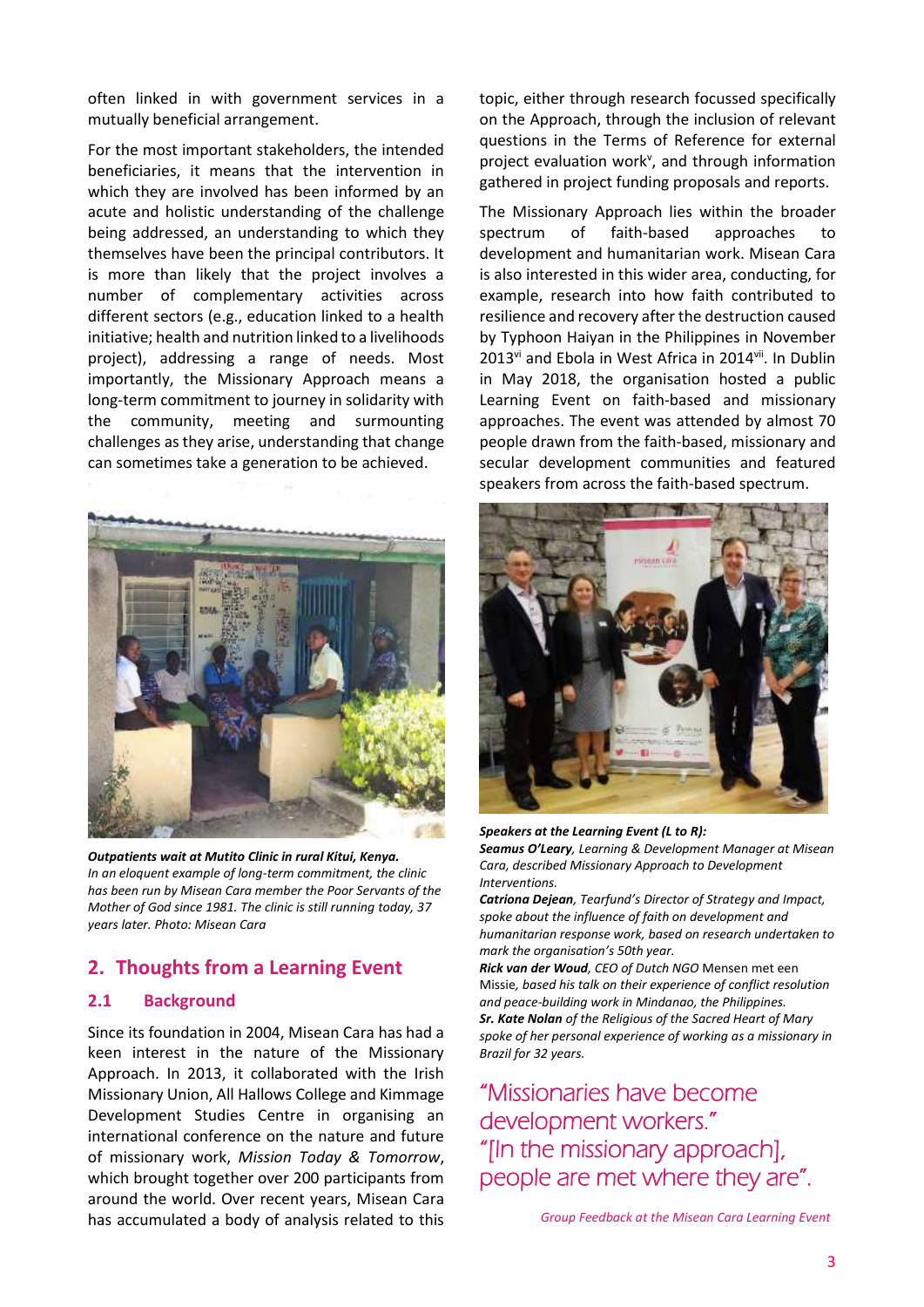#### **2.2 The Learning Event**

The purpose of the event was to bring together a number of different perspectives on faith-based and missionary development and humanitarian work. The gathering was exploratory in nature; the high level of participation and the diversity of backgrounds gave an indication of the interest in the topic.

#### **2.3 Thoughts and Insights**

The following is a summary of some of the principal points arising from the presentations and subsequent group discussions.

- There was universal acknowledgment from the group discussions that the most striking aspect of faith-based and missionary approaches is the **long-term commitment** to communities. This is significant even when dealing with short-term challenges, as these are also viewed from a long-term perspective. What a missionary does in a community evolves over time as initial problems are resolved and new challenges are taken on. It was also noted that missionaries are present before, during and after humanitarian crises, in contrast to the sometimes-transient nature of secular NGO involvement. This longterm commitment is fuelled by a prophetic vision of a better world, a vision which is not prepared to accept the inevitability of inequality. In the words of one participant, intended in a positive sense, "Faith-based and missionary workers seek to do the impossible".
- The notion of **accompaniment** came across strongly, the concept of being with a community, living in solidarity in a relationship that is **mutually transforming**. Learning is possible, and happens, for all involved in the process. There is an inherent **humility** in the missionary approach which can have an empowering effect on all concerned.
- **Churches are important to people**, in the sense of the physical building as much as in the sense of a faith community. One lesson gleaned from Tearfund's research is that churches "are important places for the community; they are known to the community and are places where local members turn to for spiritual, physical and psychological support". This echoed one of the lessons learned in Misean Cara's research into resilience in the Philippines in the wake of Typhoon Haiyan, which was that faith supported resilience in two main ways, having a positive influence both on the capacity to

absorb the impact of the crisis, and to adapt to it. There was personal strength and support from prayer, and community strength and support from committed citizens serving each other. The results of that research show that "people's faith can be inextricably woven into their perceptions of resilience". viii

- **Contemporary development practice is rooted in the missionary heritage.** The type of work called "development" today had its beginnings as part of missionary work centuries ago. While secular organisations are now predominant in the sector, there is an increasing element of balance being introduced as the centrality of faith and religion in the lives of people in developing countries is achieving greater acknowledgement in the broader development community.
- The inherent nature of the personal witness of missionaries was expressed in the comment that **"we are there as a way of life"**, by which was meant an all-encompassing commitment to the principles of living in solidarity with poor and vulnerable people, recognising and acknowledging their inherent dignity and their right to a better life.
- With particular reference to faith-based and missionary peace-building and conflict resolution work, it was noted that people who are comfortable and secure in their own faith are able to respond to that quality in others, and this can create common ground for the start of a dialogue. The trust and acceptance which are built up over a long period of time with communities are also significant in this regard. This trust leads people into a space where confidences are shared, and a **true understanding** is possible of the challenges faced by vulnerable people.
- In an era where there is a significant focus on **Value for Money**, missionaries provide just that. Living in the community and availing of an existing infrastructure, missionaries can deliver development and humanitarian interventions with minimal overheads and are ideally placed to know and target those most in need.
- Missionary organisations have made great strides in recent years in adopting **contemporary development practice** (e.g., in project cycle management, in adopting a results-based approach), and can continue to benefit from the experience and approaches of their secular counterparts. ix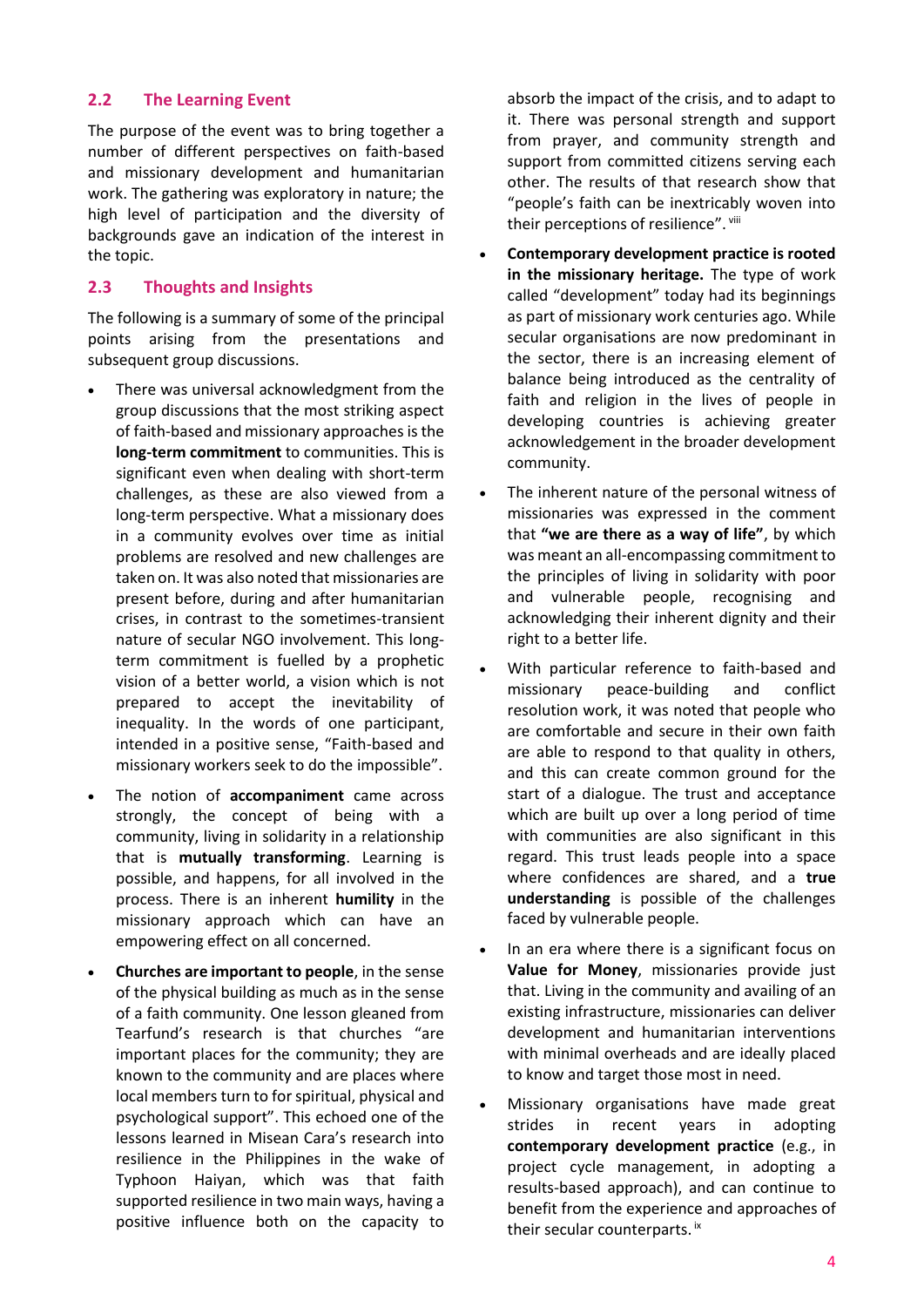## **3. Religion and Development – a brief overview of recent thinking**

This document seeks to give some insight into faithbased and missionary approaches to development and humanitarian work, but these topics are themselves just two elements in the much broader arena of religion and development.

According to the website of PaRD, the International Partnership on Religion and Sustainable Development, 80% of the world's population continues to be guided by different forms of religious belief<sup>x</sup>. For many living in an increasingly secularised Western world, where the symbols of religion are often seen as politically contentious, it can be all too easy to lose sight of the central role that faith continues to play in people's lives, and of the opportunities there are to harness the positive impact of religion for development and humanitarian interventions.

PaRD was set up in 2016 at a conference in Berlin entitled *Partners for Change – Religions and the 2030 Agenda*, but the role of religion in development and humanitarian work has been discussed for many years. A number of UN agencies met informally on the topic in 2007, in an initiative that would eventually give rise to the establishment of the UN Task Force on Religion and Development<sup>xi</sup>. As part of its work towards the Millennium Development Goals, the UK Department for International Development (DFID) set up a working group on the principles of faith partnership, and in 2012 produced a guideline document on working with faith-based organisations<sup>xii</sup>. The United Nations Development Programme (UNDP) has acknowledged that, in many countries, faith-based organisations and religious leaders "are the dominant civil society actors" xiii.

In a 2013 article in *The Guardian* newspaper, xiv Sophie Ayling argues that "instead of regarding religion as increasingly irrelevant to the process of development, its role as a longstanding institution and dynamic actor in the process of social change is something from which today's post-modern development practitioners would do well to learn, rather than seek to avoid".

In 2014, the World Bank renewed its engagement with faith-based and religious organisations, recognising that these organisations "are often doing the essential work on the frontlines of combatting extreme poverty, protecting the vulnerable, delivering essential services and

alleviating suffering".  $^{x}$  This renewal resulted in a major conference in July, 2015, co-hosted by the World Bank, the German Federal Ministry of Economic Cooperation and Development, USAID, DFID, the GHR Foundation, World Vision and the Joint Learning Initiative on Faith and Local Communities.

In August of the same year, looking forward to the Sustainable Development Goals, an article on the website of the World Economic Forum asserted that "[t]he moral and cultural proximity that FBOsxvi represent in the communities they serve puts them at a distinct advantage over other CSOs in ensuring sustainable change". xvii



*Kenyan Sr. Catherine Mutindi (left), of Misean Cara member organization the Good Shepherd Sisters, talks to community members in Kolwezi, Democratic Republic of Congo, where the Sisters are running a children's rights project. Sr. Catherine sees human rights as an issue that transcends international boundaries. "How can I do nothing when my brothers and sisters suffer like this?", she asks.*

Misean Cara is in no doubt that faith-based organisations in general, and missionary organisations in particular, have a significant contribution to make in delivering transformative development interventions in poor, marginalised and vulnerable communities throughout the world.

It was noted at the Misean Cara Learning Event that there is a risk of homogenising the spectrum of faith-based and missionary approaches and it is true to say that, once one begins to investigate, a rich diversity can be seen to emerge between various strands of thought and practice within the spectrum. An exploration of the differences between and within the approaches is outside the scope of this Learning Brief, but it is clear that there is a lively and ongoing discussion to be had about the role of faith in development<sup>xviii</sup>, involving not only organisations that are faith-based. This can lead to mutual learning and an enhancement of the work of both secular and faith-based organisations, all of which, in the end, are working to the same goal of transforming lives across the globe.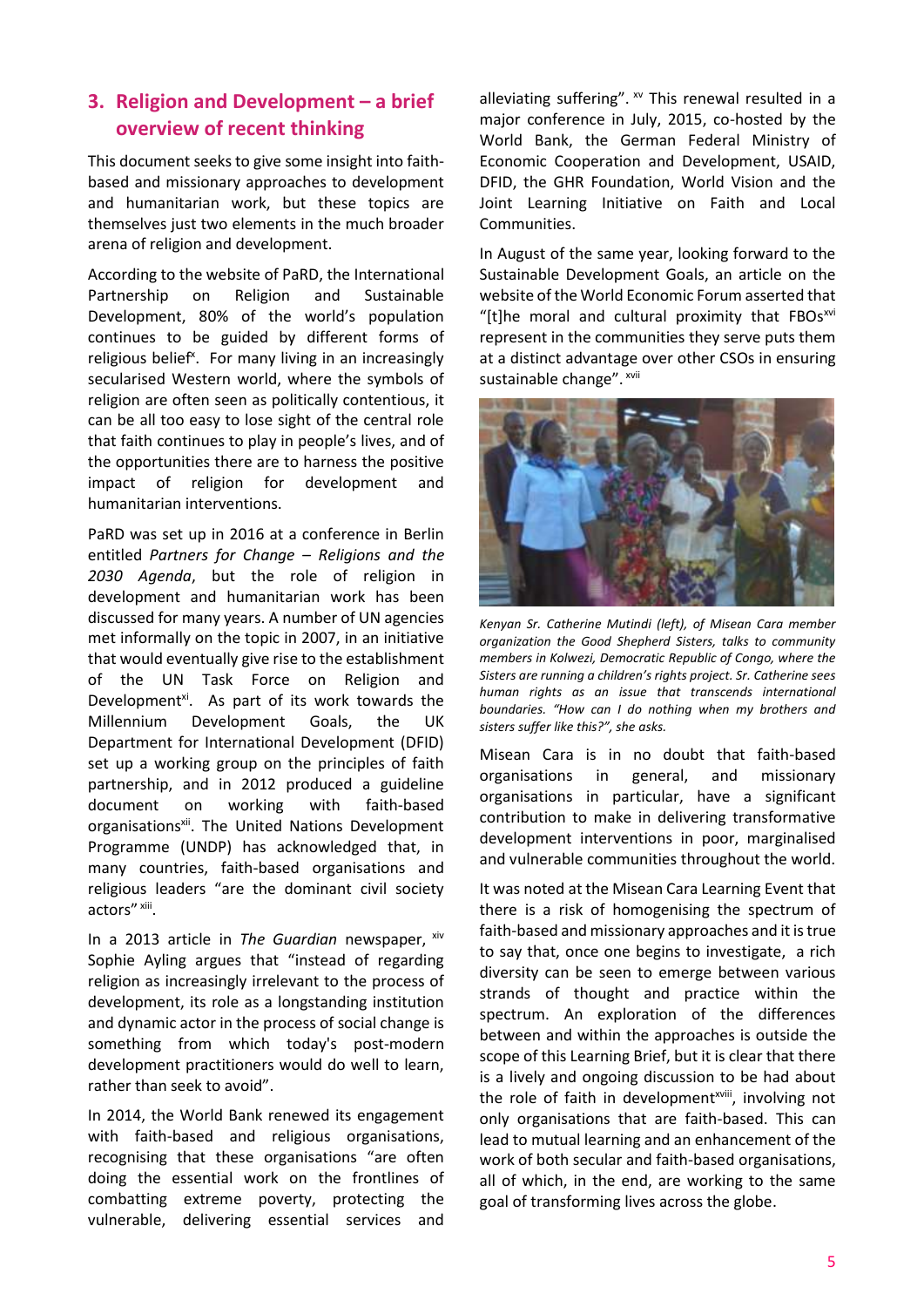## **Endnotes**

1

iii By Mike Williams, independent consultant

iv *The Missionary Approach to Development Interventions (MADI) – Conceptual Framework and Current Development Context*, [www.miseancara.ie/wp-](http://www.miseancara.ie/wp-content/uploads/2018/07/Missionary-Approach-Conceptual-Framework-and-Current-Context-July2018.pdf)

[content/uploads/2018/07/Missionary-Approach-Conceptual-Framework-and-](http://www.miseancara.ie/wp-content/uploads/2018/07/Missionary-Approach-Conceptual-Framework-and-Current-Context-July2018.pdf)[Current-Context-July2018.pdf](http://www.miseancara.ie/wp-content/uploads/2018/07/Missionary-Approach-Conceptual-Framework-and-Current-Context-July2018.pdf)

vi Wilkinson, Olive, 2015. Faith and Resilience after Disaster – The Case of Typhoon Haiyan. Research conducted for Misean Cara.

vii Building Trust in Crisis: An integrated psychosocial approach to Ebola Virus Disease prevention and containment carried out by the Missionary Sisters of the Holy Rosary in Lofa County, Liberia, 2014-2016, at http://www.miseancara.ie/wpcontent/uploads/2018/01/EBOLA-RESEARCH-REPORT-Version-1.0-10-January-2018.pdf

viii Wilkinson, Olive, op. cit.

ix Misean Cara operates a funding scheme specifically for the development of members' capacity in project cycle management and organisational development.

<sup>x</sup> [www.partner-religion-development.org/about/mission-statement/](http://www.partner-religion-development.org/about/mission-statement/)

xi The full name of the Task Force is the United Nations Inter-Agency Task Force on Engaging Faith-Based Actors for Sustainable Development.

xii Department for International Development, 2012. Faith Partnership Principles – Working effectively with faith groups to fight global poverty. DFID, London & Glasgow.

xiii United Nations Development Programme, 2014. UNDP Guidelines on Engaging with Faith-based Organizations and Religious Leaders, UNDP, New York.

xiv Ayling, S., *It's a mistake to separate faith from development*, The Guardian, June 7<sup>th</sup>, 2013, a[t www.theguardian.com/global-development-professionals](https://www.theguardian.com/global-development-professionals-network/2013/jun/07/faith-based-and-secular-ngos-knowledge-sharing)[network/2013/jun/07/faith-based-and-secular-ngos-knowledge-sharing](https://www.theguardian.com/global-development-professionals-network/2013/jun/07/faith-based-and-secular-ngos-knowledge-sharing) xv [http://www.worldbank.org/en/about/partners/brief/faith-based-](http://www.worldbank.org/en/about/partners/brief/faith-based-organizations)

[organizations](http://www.worldbank.org/en/about/partners/brief/faith-based-organizations) xvi Faith-based Organisations

xvii Shamila Mahmood and Dr. Mohamed Ashmawey, at

[www.weforum.org/agenda/2015/08/how-faith-can-support-the-sustainable](http://www.weforum.org/agenda/2015/08/how-faith-can-support-the-sustainable-development-goals/)[development-goals/](http://www.weforum.org/agenda/2015/08/how-faith-can-support-the-sustainable-development-goals/)

xviii See, for example, Faith and Development in Focus: Kenya, from Georgetown University's Berkley Center for Religion, Peace and World Affairs, at [https://s3.amazonaws.com/berkleycenter/170328BCWFDDFaithDevelopmentFo](https://s3.amazonaws.com/berkleycenter/170328BCWFDDFaithDevelopmentFocusKenya.pdf) [cusKenya.pdf](https://s3.amazonaws.com/berkleycenter/170328BCWFDDFaithDevelopmentFocusKenya.pdf)

## **About Misean Cara**

Established in 2004, Misean Cara is an international and Irish faith-based missionary development movement made up of 91 member organisations working in over 50 countries. We work with some of the most marginalised and vulnerable people in developing countries. Adopting a human rights focus, we support communities addressing basic needs in the areas of education, health, and livelihoods, as well as advocating for economic, social, cultural, civil and political rights. At times of humanitarian crisis, the trusted and long-term presence of missionaries in affected communities also allows for rapid, efficient and targeted responses.

Misean Cara and our members work collectively and individually through the missionary approach to development. This framework is based on five values: respect, justice, commitment, compassion and integrity. Together, these establish the basis for the approach of missionaries to good development practice.

Our Strategy 2017-2021 identifies five goals:

- Uphold the right to quality education
- Uphold the right to better health, clean water and sanitation
- Uphold the right to sustainable livelihoods
- Uphold and advocate for human rights
- Enhance and promote the missionary approach to development.

Further expressing our desire to reach the most vulnerable and marginalised, the Strategy will see Misean Cara bringing a particular focus to bear on targeting five groups: women, children, refugees, displaced people and people with disabilities.

Misean Cara gratefully acknowledges the funding support of Irish Aid.



*©Misean Cara 2017-2018 This material may be used freely for purposes of education, research, development, public awareness and other not-for-profit activity, provided the original source is cited.*

<sup>i</sup> The motto of the Religious of the Sacred Heart of Mary is *Ut Vitam Habeant* ii Specific missionary communities may be referred to as congregations, orders or societies, depending on the way in which they are structured. Misean Cara members also include lay missionary agencies, leading to the use of the overall term "member organisation".

<sup>v</sup> External evaluations and effectiveness reviews carried out by various consultants in 2015, 2016 and 2017